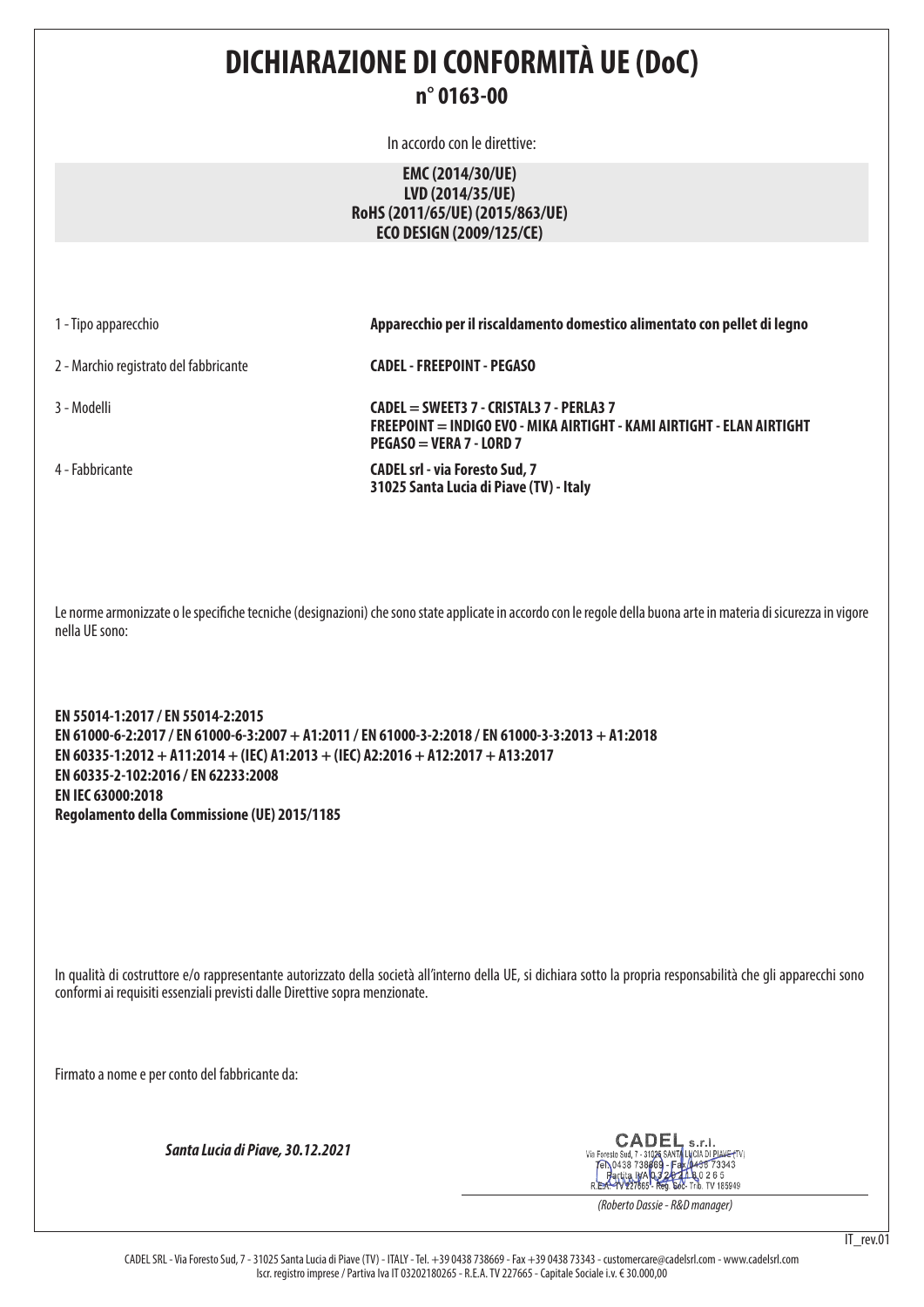# **DÉCLARATION DE CONFORMITÉ UE n° 0163-00**

Conformément aux directives:

### **EMC (2014/30/UE) LVD (2014/35/UE) RoHS (2011/65/UE) (2015/863/UE) ECO DESIGN (2009/125/CE)**

1 - Type d'appareil **Appareil de chauffage domestique alimenté par des granulés de bois**

2 - Marque enregistrée du fabricant **CADEL - FREEPOINT - PEGASO**

3 - Modèles **CADEL = SWEET3 7 - CRISTAL3 7 - PERLA3 7 FREEPOINT = INDIGO EVO - MIKA AIRTIGHT - KAMI AIRTIGHT - ELAN AIRTIGHT PEGASO = VERA 7 - LORD 7**

4 - Fabricant **CADEL srl - via Foresto Sud, 7 31025 Santa Lucia di Piave (TV) - Italy**

Les normes harmonisées ou les spécifications techniques (désignations) qui ont été appliquées conformément aux règles de l'art en matière de sécurité applicables dans l'UE sont les suivantes:

**EN 55014-1:2017 / EN 55014-2:2015 EN 61000-6-2:2017 / EN 61000-6-3:2007 + A1:2011 / EN 61000-3-2:2018 / EN 61000-3-3:2013 + A1:2018 EN 60335-1:2012 + A11:2014 + (IEC) A1:2013 + (IEC) A2:2016 + A12:2017 + A13:2017 EN 60335-2-102:2016 / EN 62233:2008 EN IEC 63000:2018 Règlement de la Commission (UE) 2015/1185**

En qualité de fabricant et/ou de représentant autorisé de la société dans l'UE, je déclare sous mon entière responsabilité que les appareils sont conformes aux exigences essentielles prévues par les Directives susmentionnées.

Signé au nom et pour le compte du fabricant par:

*Santa Lucia di Piave, 30.12.2021*

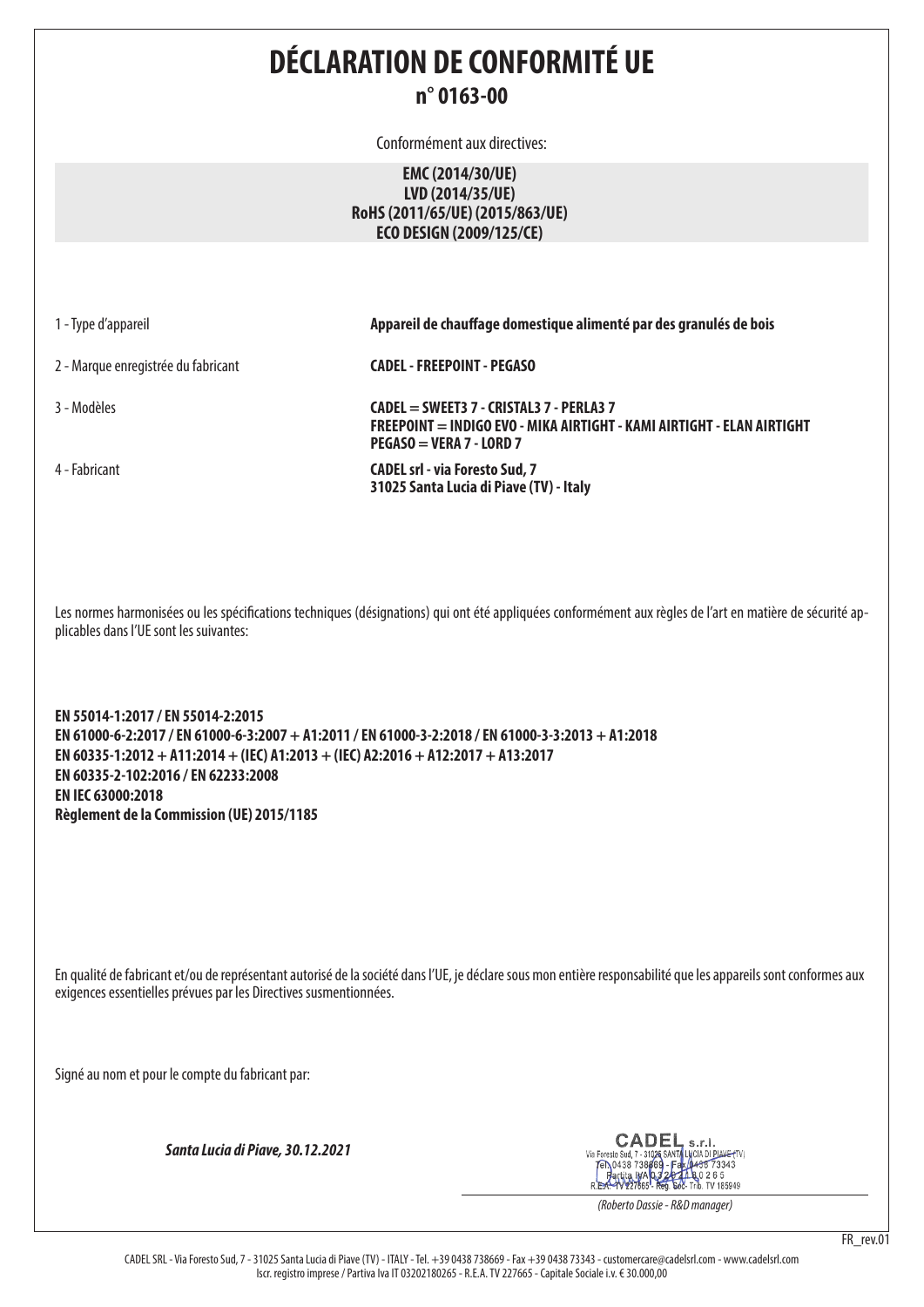# **EU-KONFORMITÄTSERKLÄRUNG n° 0163-00**

In Übereinstimmung mit den Richtlinien:

**EMC (2014/30/EU) LVD (2014/35/EU) RoHS (2011/65/UE) (2015/863/UE) ECO DESIGN (2009/125/EC)**

1 - Gerätetyp **Mit Holzpellets betriebenes Haushaltsheizgerät**

2 - Eingetragenes Warenzeichen des Herstellers **CADEL - FREEPOINT - PEGASO**

3 - Modelle **CADEL = SWEET3 7 - CRISTAL3 7 - PERLA3 7 FREEPOINT = INDIGO EVO - MIKA AIRTIGHT - KAMI AIRTIGHT - ELAN AIRTIGHT PEGASO = VERA 7 - LORD 7**

4 - Hersteller **CADEL srl - via Foresto Sud, 7 31025 Santa Lucia di Piave (TV) - Italy**

Die harmonisierten Normen oder technischen Spezifikationen (Bestimmungen), die in Übereinstimmung mit den in der EU anerkannten Regeln der Technik angewandt wurden, sind:

**EN 55014-1:2017 / EN 55014-2:2015 EN 61000-6-2:2017 / EN 61000-6-3:2007 + A1:2011 / EN 61000-3-2:2018 / EN 61000-3-3:2013 + A1:2018 EN 60335-1:2012 + A11:2014 + (IEC) A1:2013 + (IEC) A2:2016 + A12:2017 + A13:2017 EN 60335-2-102:2016 / EN 62233:2008 EN IEC 63000:2018 Verordnung der Kommission (EU) 2015/1185**

In meiner Eigenschaft als Hersteller und/oder bevollmächtigter Vertreter der innerhalb der EWG tätigen Firma erkläre ich hiermit eigenverantwortlich, dass die Geräte den grundsätzlichen, von den oben erwähnten Richtlinien geforderten Anforderungen entsprechen.

Unterzeichnet im Namen und im Auftrag des Herstellers von:

*Santa Lucia di Piave, 30.12.2021*

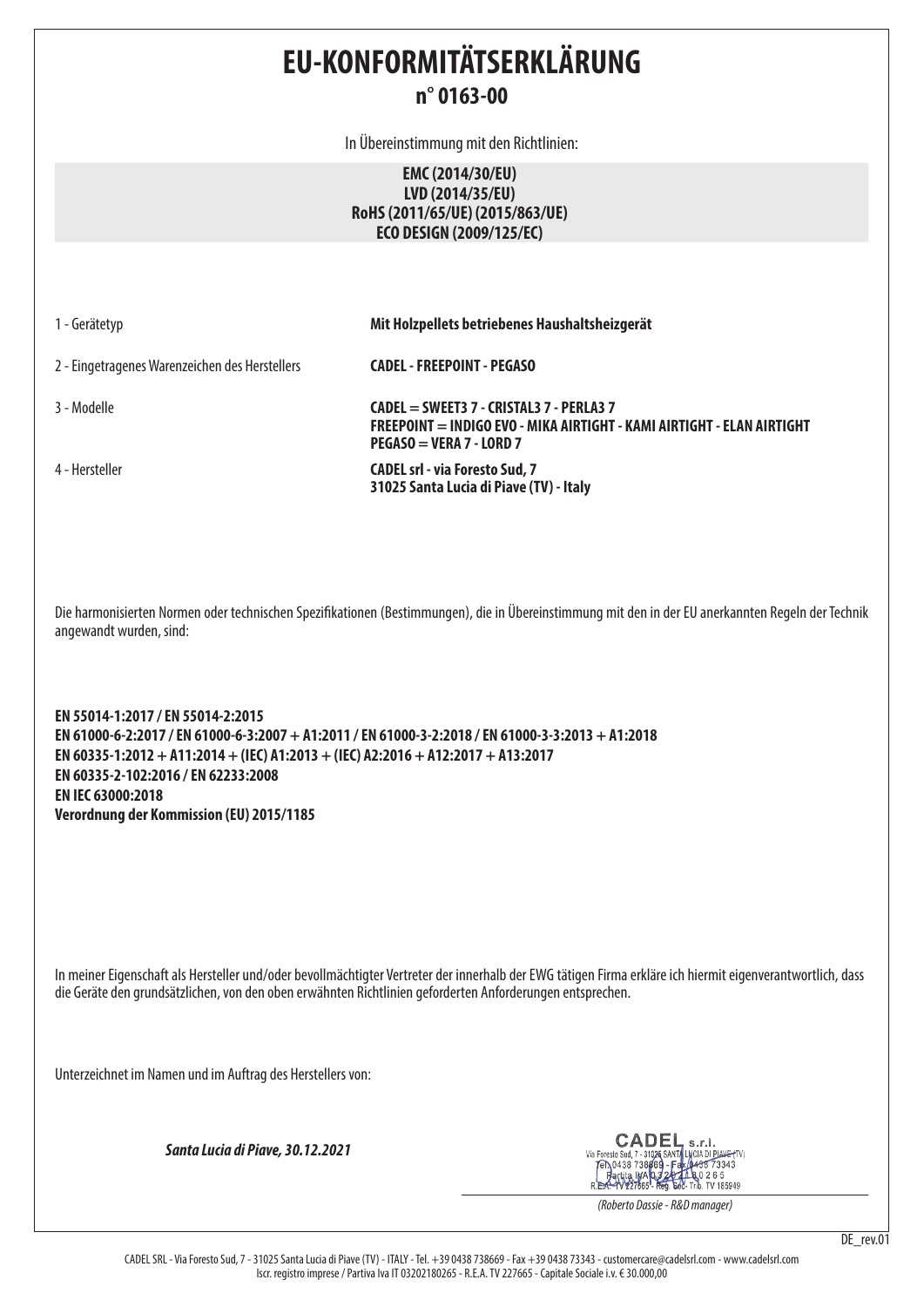# **EU DECLARATION OF CONFORMITY n° 0163-00**

According to the directives:

## **EMC (2014/30/EU) LVD (2014/35/EU) RoHS (2011/65/EU)RoHS (2011/65/UE) (2015/863/UE) ECO DESIGN (2009/125/EC)**

| 1 - Type of appliance | Residencial space heating appliance fired by wood pellets                                                                                        |
|-----------------------|--------------------------------------------------------------------------------------------------------------------------------------------------|
| 2 - Trademark         | <b>CADEL - FREEPOINT - PEGASO</b>                                                                                                                |
| 3 - Models            | CADEL = SWEET3 7 - CRISTAL3 7 - PERLA3 7<br>FREEPOINT = INDIGO EVO - MIKA AIRTIGHT - KAMI AIRTIGHT - ELAN AIRTIGHT<br>$PEGASO = VERA 7 - LORD 7$ |
| 4 - Manufacturer      | <b>CADEL srl - via Foresto Sud, 7</b><br>31025 Santa Lucia di Piave (TV) - Italy                                                                 |
|                       |                                                                                                                                                  |

The following harmonised standards or technical specifications (designations) which comply withgood engineering practice in safety matters in force within the EU have been applied

**EN 55014-1:2017 / EN 55014-2:2015 EN 61000-6-2:2017 / EN 61000-6-3:2007 + A1:2011 / EN 61000-3-2:2018 / EN 61000-3-3:2013 + A1:2018 EN 60335-1:2012 + A11:2014 + (IEC) A1:2013 + (IEC) A2:2016 + A12:2017 + A13:2017 EN 60335-2-102:2016 / EN 62233:2008 EN IEC 63000:2018 Commission Regulation (EU) 2015/1185**

As manufacture and/or authorised representative within EU, we declare under our sole responsibility that the equipments follow the essential requirements foreseen by above mentioned Directives.

Signed in the name and on behalf of the manufacturer by:

*Santa Lucia di Piave, 30.12.2021*

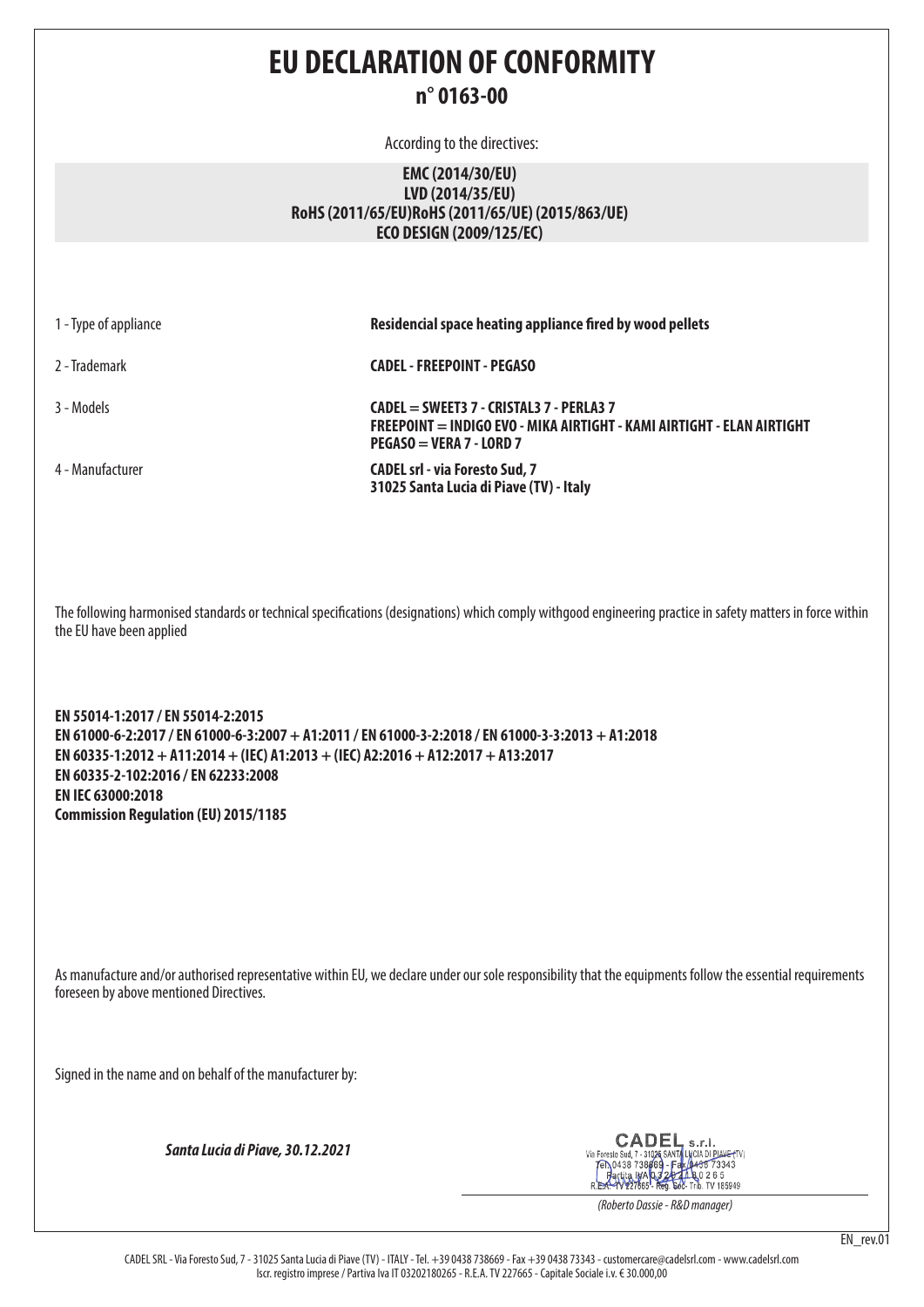# **EU-CONFORMITEITSVERKLARING n° 0163-00**

Overeenkomstig de richtlijnen:

## **EMC (2014/30/EU) LVD (2014/35/EU) RoHS (2011/65/UE) (2015/863/UE) ECO DESIGN (2009/125/EC)**

1 - Type toestel **Toestel voor de huishoudelijke verwarming gevoed met houtpellets**

2 - Geregistreerde merknaam door de fabrikant **CADEL - FREEPOINT - PEGASO**

3 - Modellen **CADEL = SWEET3 7 - CRISTAL3 7 - PERLA3 7 FREEPOINT = INDIGO EVO - MIKA AIRTIGHT - KAMI AIRTIGHT - ELAN AIRTIGHT PEGASO = VERA 7 - LORD 7**

4 - Fabrikant **CADEL srl - via Foresto Sud, 7 31025 Santa Lucia di Piave (TV) - Italy**

De geharmoniseerde normen of de specifieke technieken (aanduidingen) die zijn toegepast in overeenstemming met de regels van goed vakmanschap op het gebied van veiligheid van kracht in de EU zijn:

**EN 55014-1:2017 / EN 55014-2:2015 EN 61000-6-2:2017 / EN 61000-6-3:2007 + A1:2011 / EN 61000-3-2:2018 / EN 61000-3-3:2013 + A1:2018 EN 60335-1:2012 + A11:2014 + (IEC) A1:2013 + (IEC) A2:2016 + A12:2017 + A13:2017 EN 60335-2-102:2016 / EN 62233:2008 EN IEC 63000:2018 Verordening van de Commissie (EU) 2015/1185**

In de hoedanigheid van fabrikant en/of bevoegd vertegenwoordiger van de onderneming binnen de EU, wordt onder de eigen verantwoordelijkheid verklaard dat de toestellen conform zijn aan de essentiële eisen voorzien door de bovengenoemde Richtlijnen.

Getekend in naam en voor rekening van de fabrikant door:

*Santa Lucia di Piave, 30.12.2021*



*(Roberto Dassie - R&D manager)*

NL\_rev.01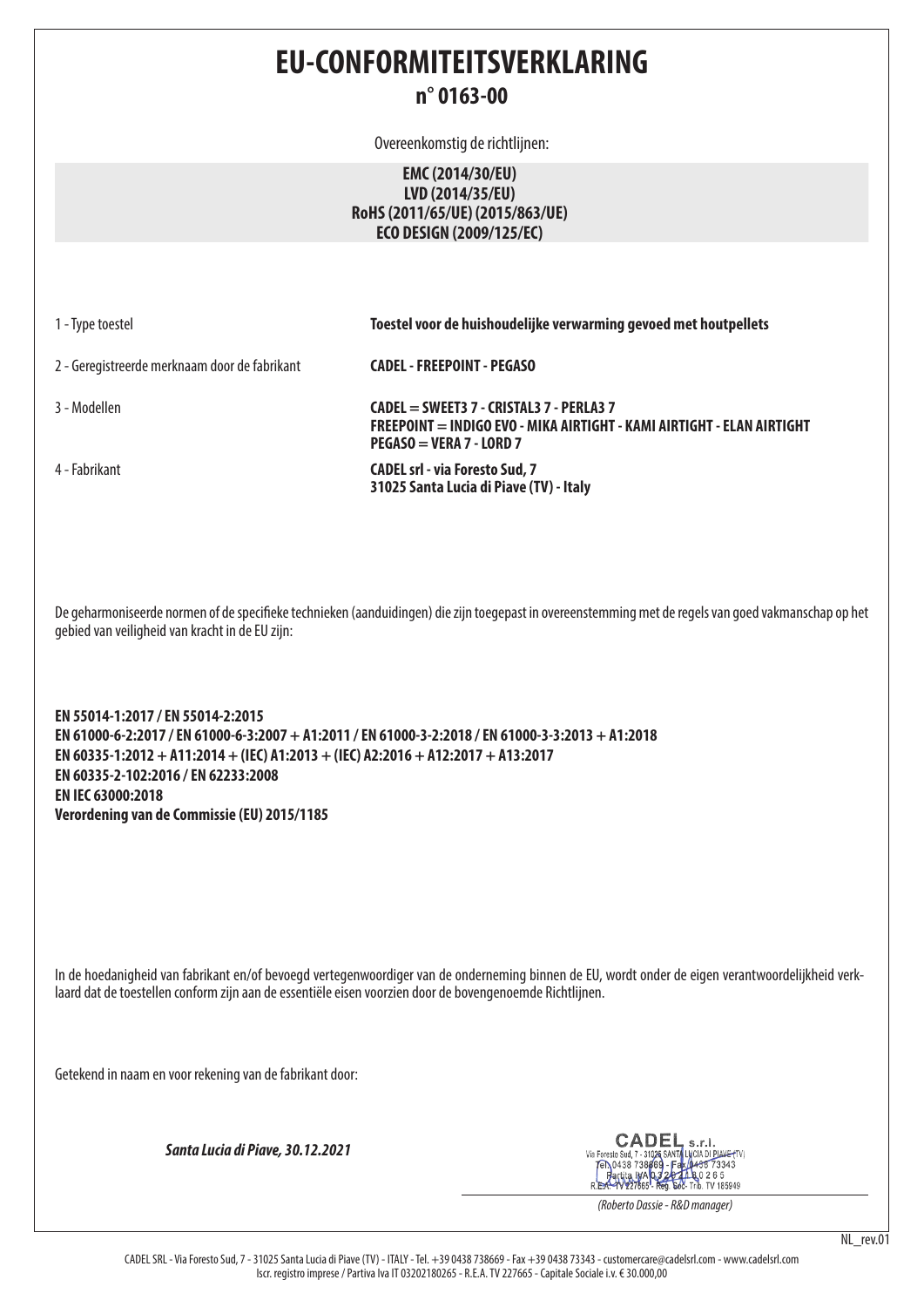# **EU-OVERENSSTEMMELSESERKLÆRING**

## **n° 0163-00**

I overensstemmelse med direktiverne:

## **EMC (2014/30/EU) LVD (2014/35/EU) RoHS (2011/65/UE) (2015/863/UE) ECO DESIGN (2009/125/EC)**

1 - Type apparat **Apparat fyret med træpiller til opvarmning i hjemmet**

2 - Producentens registrerede varemærke **CADEL - FREEPOINT - PEGASO**

3 - Modeller **CADEL = SWEET3 7 - CRISTAL3 7 - PERLA3 7 FREEPOINT = INDIGO EVO - MIKA AIRTIGHT - KAMI AIRTIGHT - ELAN AIRTIGHT PEGASO = VERA 7 - LORD 7**

4 - Producent **CADEL srl - via Foresto Sud, 7 31025 Santa Lucia di Piave (TV) - Italy**

De harmoniserede standarder eller tekniske specifikationer (betegnelser) vedrørende sikkerhed, der er gældende i EU og anvendt i overensstemmelse med reglerne for god praksis, er følgende:

**EN 55014-1:2017 / EN 55014-2:2015 EN 61000-6-2:2017 / EN 61000-6-3:2007 + A1:2011 / EN 61000-3-2:2018 / EN 61000-3-3:2013 + A1:2018 EN 60335-1:2012 + A11:2014 + (IEC) A1:2013 + (IEC) A2:2016 + A12:2017 + A13:2017 EN 60335-2-102:2016 / EN 62233:2008 EN IEC 63000:2018 Kommissionens forordning (EU) 2015/1185**

Som producent og/eller autoriseret repræsentant for virksomheden hjemhørende inden for EU, erklærer vi på eget ansvar, at apparaterne er i overensstemmelse med de væsentligste krav i de ovennævnte direktiver.

Underskrevet for fabrikanten og på dennes vegne af:

*Santa Lucia di Piave, 30.12.2021*

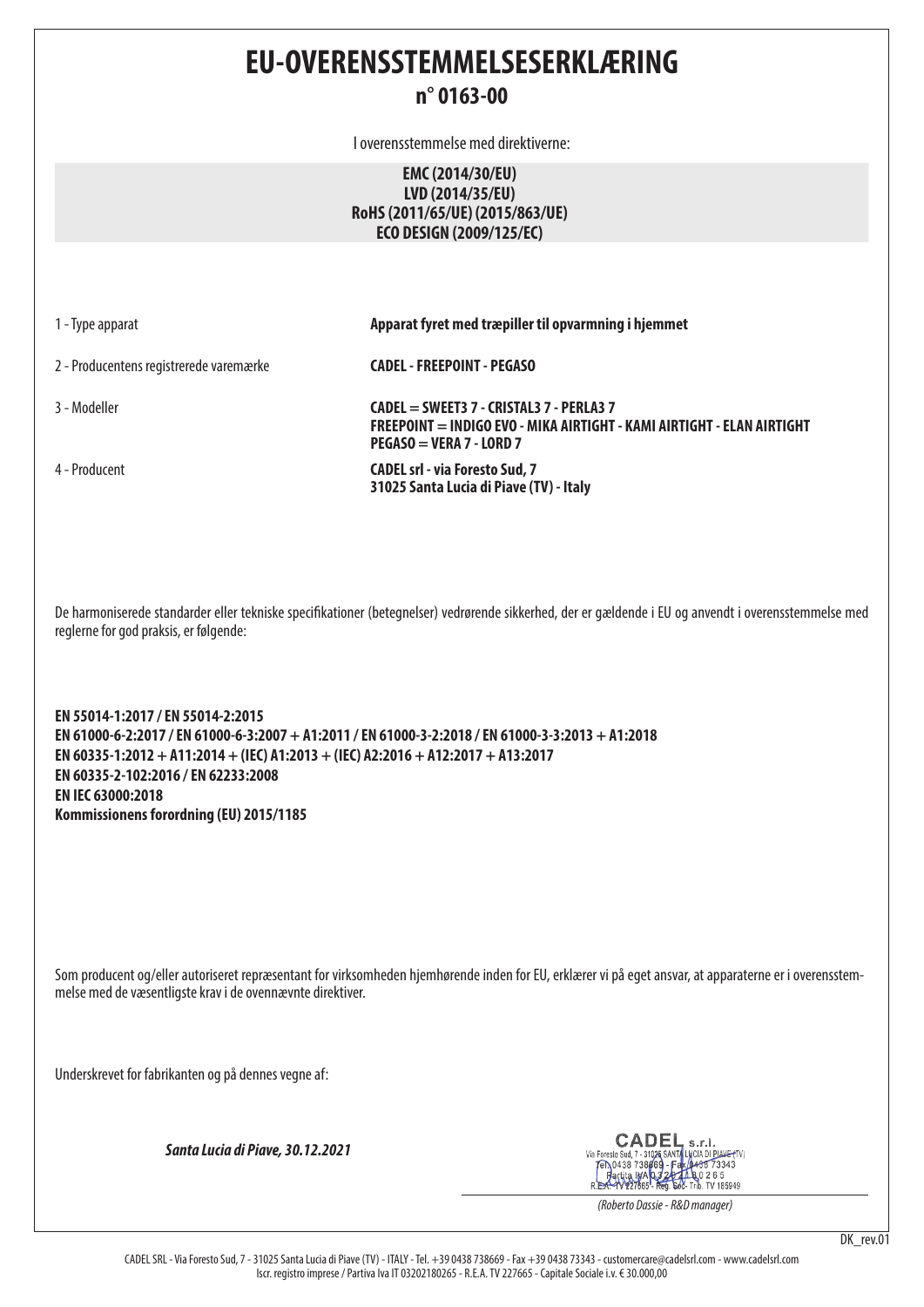**DECLARACIÓN DE CONFORMIDAD UE n° 0163-00**

En conformidad con las directivas:

**EMC (2014/30/UE) LVD (2014/35/UE) RoHS (2011/65/UE) (2015/863/UE) ECO DESIGN (2009/125/CE)**

1 - Tipo de aparato **Aparato para la calefacción doméstica alimentado con pellets de madera**

2 - Marca registrada del fabricante **CADEL - FREEPOINT - PEGASO**

3 - Modelos **CADEL = SWEET3 7 - CRISTAL3 7 - PERLA3 7 FREEPOINT = INDIGO EVO - MIKA AIRTIGHT - KAMI AIRTIGHT - ELAN AIRTIGHT PEGASO = VERA 7 - LORD 7**

4 - Fabricante **CADEL srl - via Foresto Sud, 7 31025 Santa Lucia di Piave (TV) - Italy**

Las normas armonizadas o las especificaciones técnicas (designaciones) vigentes en la UE que se han aplicado de acuerdo con las normas de buenas prácticas en materia de seguridad son:

**EN 55014-1:2017 / EN 55014-2:2015 EN 61000-6-2:2017 / EN 61000-6-3:2007 + A1:2011 / EN 61000-3-2:2018 / EN 61000-3-3:2013 + A1:2018 EN 60335-1:2012 + A11:2014 + (IEC) A1:2013 + (IEC) A2:2016 + A12:2017 + A13:2017 EN 60335-2-102:2016 / EN 62233:2008 EN IEC 63000:2018 Reglamento de la Comisión (UE) 2015/1185**

En calidad de fabricante y/o representante autorizado de la sociedad dentro de la UE, declara bajo su responsabilidad que los equipos cumplen con los requisitos esenciales previstos por las Directivas anteriormente mencionadas.

Firmado a nombre y por cuenta del fabricante por:

*Santa Lucia di Piave, 30.12.2021*

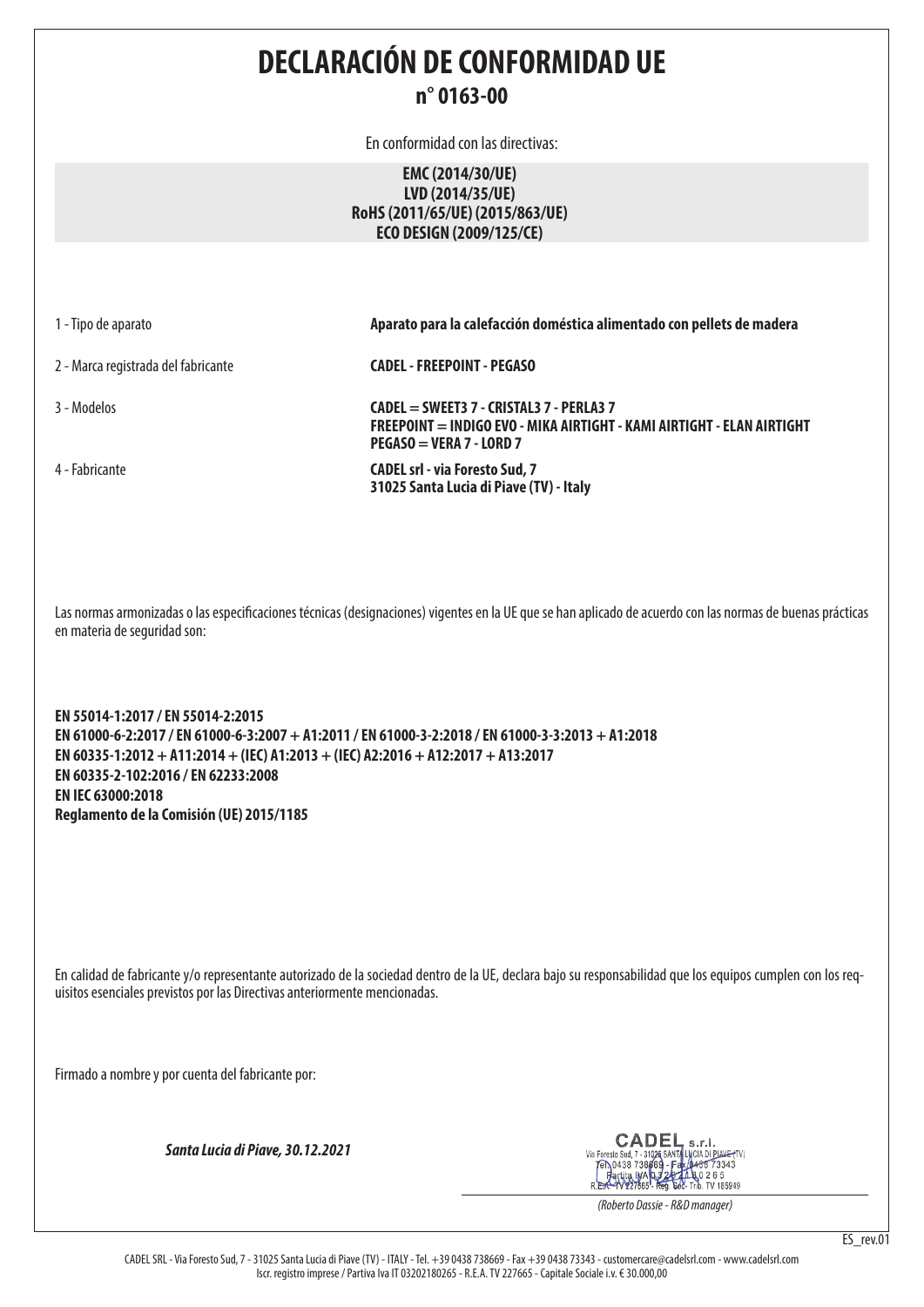**DECLARAÇÃO DE CONFORMIDADE UE n° 0163-00**

De acordo com as diretivas:

### **EMC (2014/30/UE) LVD (2014/35/UE) RoHS (2011/65/UE)RoHS (2011/65/UE) (2015/863/UE) ECO DESIGN (2009/125/CE)**

1 - Tipo de aparelho **Aparelho para o aquecimento doméstico alimentado com pellets de madeira** 2 - Marca registada do fabricante **CADEL - FREEPOINT - PEGASO** 3 - Modelos **CADEL = SWEET3 7 - CRISTAL3 7 - PERLA3 7 FREEPOINT = INDIGO EVO - MIKA AIRTIGHT - KAMI AIRTIGHT - ELAN AIRTIGHT PEGASO = VERA 7 - LORD 7** 4 - Fabricante **CADEL srl - via Foresto Sud, 7 31025 Santa Lucia di Piave (TV) - Italy**

As normas harmonizadas ou especificações técnicas (designações) que foram aplicadas de acordo com as leis em vigor na UE sobre a segurança são:

**EN 55014-1:2017 / EN 55014-2:2015 EN 61000-6-2:2017 / EN 61000-6-3:2007 + A1:2011 / EN 61000-3-2:2018 / EN 61000-3-3:2013 + A1:2018 EN 60335-1:2012 + A11:2014 + (IEC) A1:2013 + (IEC) A2:2016 + A12:2017 + A13:2017 EN 60335-2-102:2016 / EN 62233:2008 EN IEC 63000:2018 Regulamento da Comissão (UE) 2015/1185**

Como fabricante e ou representante autorizado da sociedade na UE, declaramos sob a nossa própria responsabilidade que os aparelhos estão em conformidade com os requisitos essenciais das diretivas acima mencionadas.

Assinado com nome e por conta do fabricante de:

*Santa Lucia di Piave, 30.12.2021*

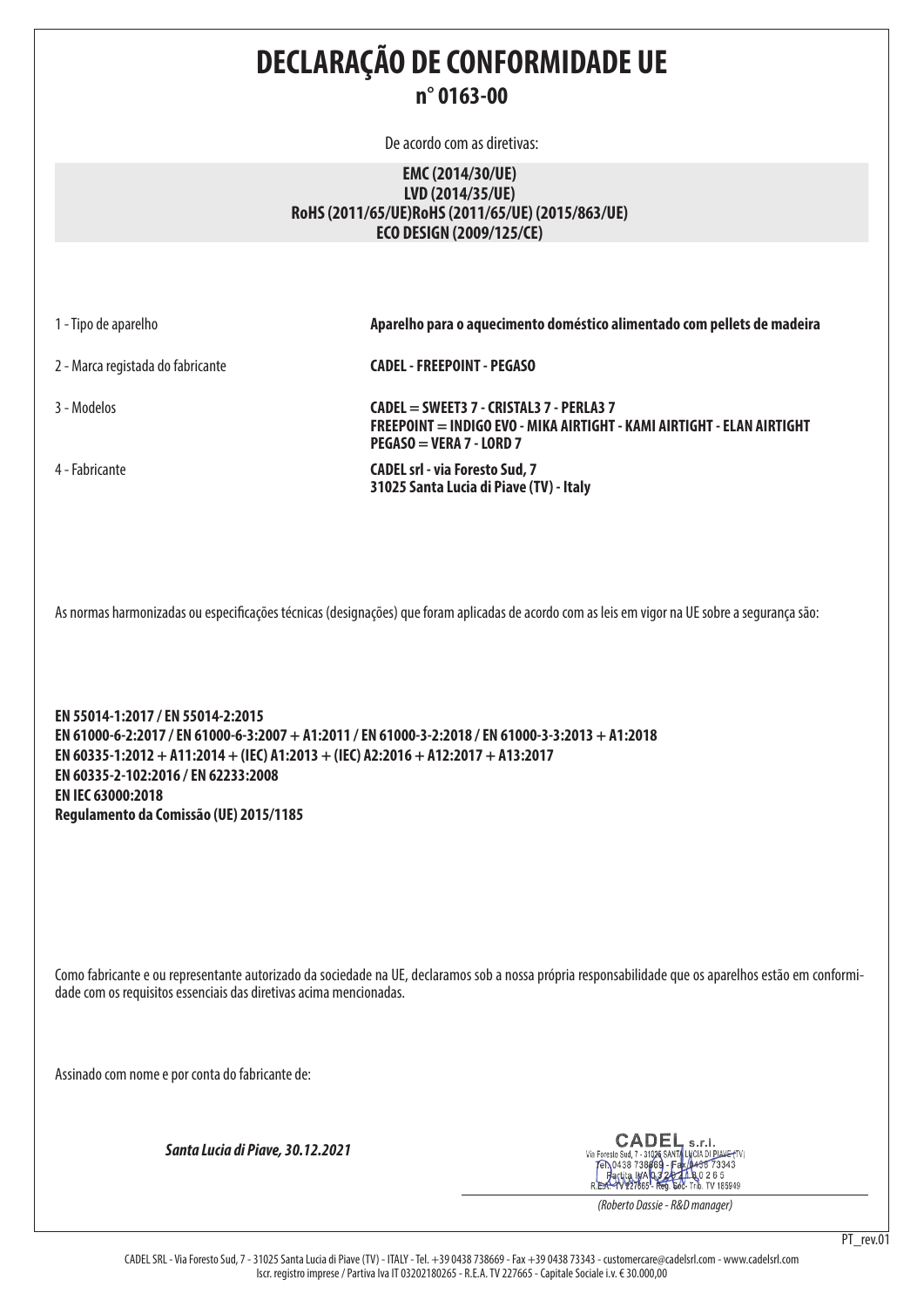# **ΔΗΛΩΣΗ ΣΥΜΜΟΡΦΩΣΗΣ ΕΕ n° 0163-00**

Σύμφωνα με τις Οδηγίες:

## **EMC (2014/30/EE) LVD (2014/35/EE) RoHS (2011/65/UE) (2015/863/UE) ECO DESIGN (2009/125/EK)**

1 - Τύπος συσκευής **Συσκευή οικιακής θέρμανσης με πέλετ ξύλου**

2 - Κατατεθέν εμπορικό σήμα του κατασκευαστή **CADEL - FREEPOINT - PEGASO**

3 - Μοντέλα **CADEL = SWEET3 7 - CRISTAL3 7 - PERLA3 7 FREEPOINT = INDIGO EVO - MIKA AIRTIGHT - KAMI AIRTIGHT - ELAN AIRTIGHT PEGASO = VERA 7 - LORD 7**

4 - Κατασκευαστής **CADEL srl - via Foresto Sud, 7 31025 Santa Lucia di Piave (TV) - Italy**

Τα εναρμονισμένα πρότυπα ή οι τεχνικές προδιαγραφές (ονομασίες) που εφαρμόστηκαν σύμφωνα με τους κανόνες της ορθής πρακτικής σε θέματα ασφαλείας που ισχύουν στην ΕΕ είναι οι εξής:

**EN 55014-1:2017 / EN 55014-2:2015 EN 61000-6-2:2017 / EN 61000-6-3:2007 + A1:2011 / EN 61000-3-2:2018 / EN 61000-3-3:2013 + A1:2018 EN 60335-1:2012 + A11:2014 + (IEC) A1:2013 + (IEC) A2:2016 + A12:2017 + A13:2017 EN 60335-2-102:2016 / EN 62233:2008 EN IEC 63000:2018 Κανονισμός Επιτροπής (ΕΕ) 2015/1185**

Ως κατασκευαστής ή/και εξουσιοδοτημένος αντιπρόσωπος της εταιρείας στην ΕΕ, δηλώνεται με δική μας ευθύνη ότι οι συσκευές είναι κατασκευασμένες σε συμμόρφωση με τις βασικές απαιτήσεις των προαναφερόμενων οδηγιών.

Υπεγράφη στο όνομα και για λογαριασμό του κατασκευαστή από:

*Santa Lucia di Piave, 30.12.2021*

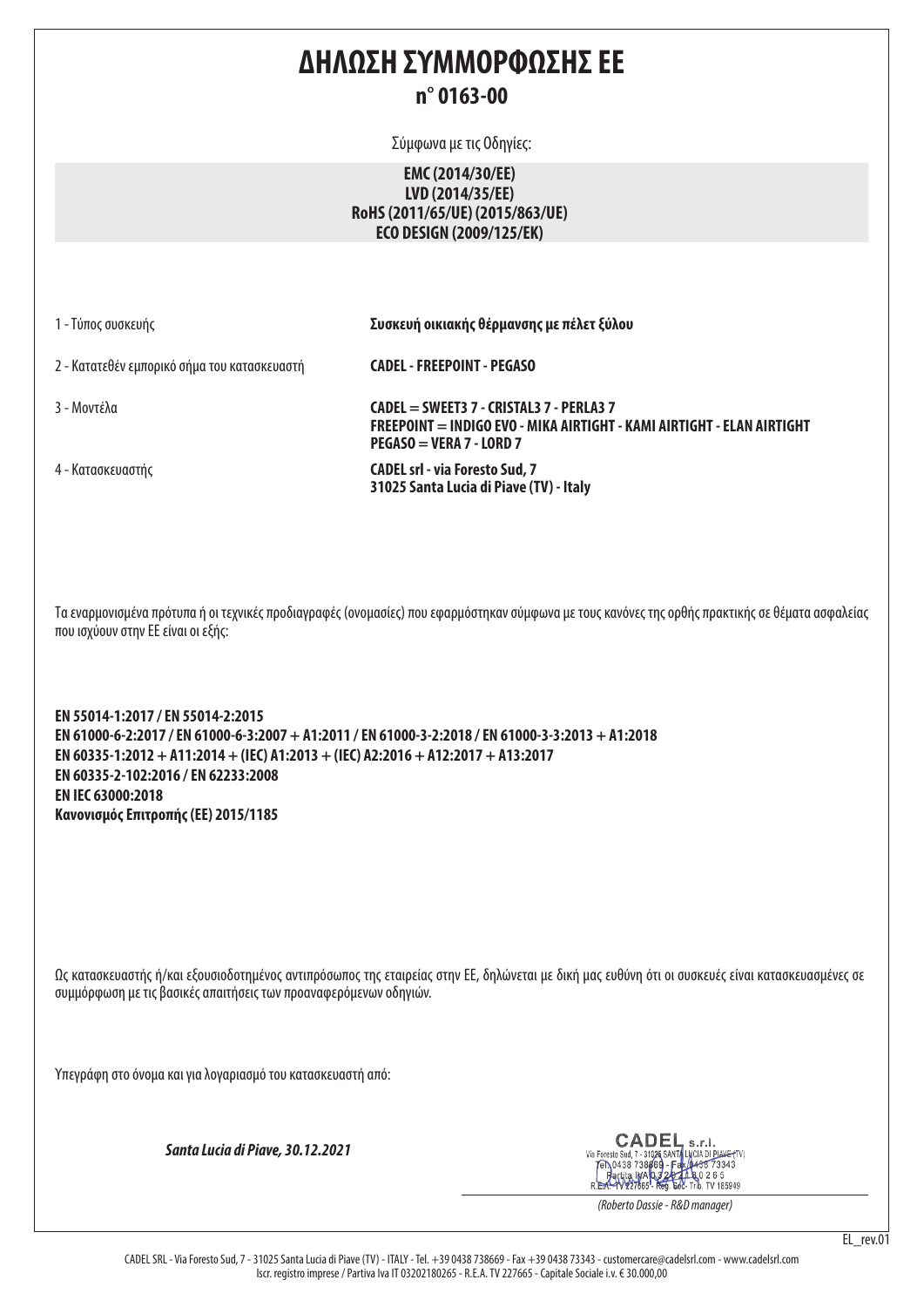# **DEKLARACJA ZGODNOŚCI UE n° 0163-00**

Zgodnie z dyrektywami:

## **EMC (2014/30/UE) LVD (2014/35/UE) RoHS (2011/65/UE) (2015/863/UE) ECO DESIGN (2009/125/WE)**

1 - Rodzaj urządzenia **Urządzenie do ogrzewania gospodarstw domowych zasilane pelletem drzewnym**

2 - Zarejestrowany znak towarowy producenta **CADEL - FREEPOINT - PEGASO**

3 - Modele **CADEL = SWEET3 7 - CRISTAL3 7 - PERLA3 7 FREEPOINT = INDIGO EVO - MIKA AIRTIGHT - KAMI AIRTIGHT - ELAN AIRTIGHT PEGASO = VERA 7 - LORD 7**

4 - Producent **CADEL srl - via Foresto Sud, 7 31025 Santa Lucia di Piave (TV) - Italy**

Zharmonizowane normy lub specyfikacje techniczne (oznaczenia), które zostały zastosowane zgodnie z zasadami dobrych praktyk bezpieczeństwa obowiązujących w UE, to:

**EN 55014-1:2017 / EN 55014-2:2015 EN 61000-6-2:2017 / EN 61000-6-3:2007 + A1:2011 / EN 61000-3-2:2018 / EN 61000-3-3:2013 + A1:2018 EN 60335-1:2012 + A11:2014 + (IEC) A1:2013 + (IEC) A2:2016 + A12:2017 + A13:2017 EN 60335-2-102:2016 / EN 62233:2008 EN IEC 63000:2018 Rozporządzenie Komisji (UE) 2015/1185**

Jako producent i/lub autoryzowany przedstawiciel przedsiębiorstwa na terenie UE, oświadczam na własną odpowiedzialność, że urządzenia spełniają zasadnicze wymagania wyżej wymienionych dyrektyw.

Podpisano w imieniu i na rzecz producenta, przez:

*Santa Lucia di Piave, 30.12.2021*